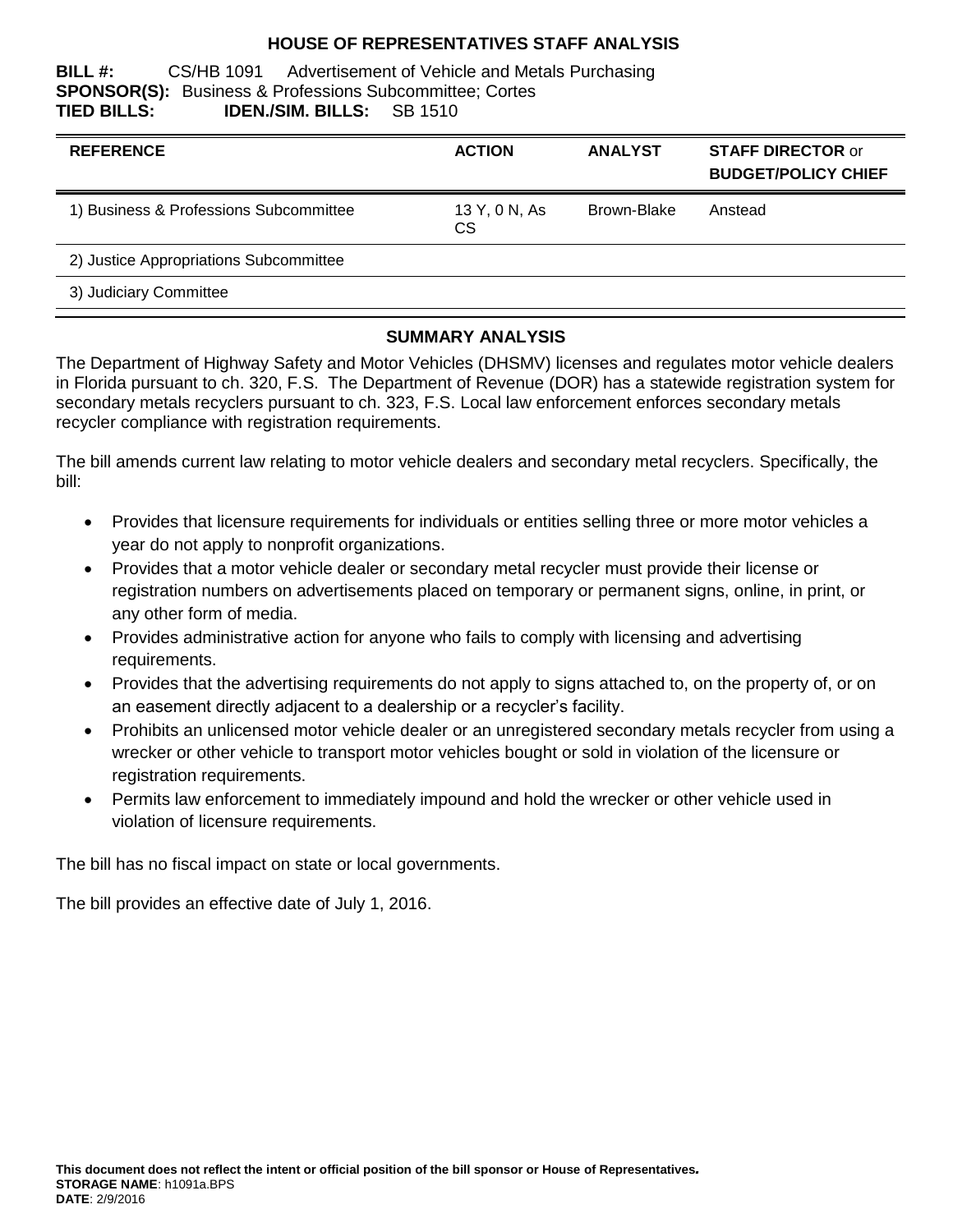### **FULL ANALYSIS**

# **I. SUBSTANTIVE ANALYSIS**

# A. EFFECT OF PROPOSED CHANGES:

#### *Motor Vehicle Dealers*

The DHSMV licenses and regulates motor vehicle dealers in Florida pursuant to ch. 320, F.S. The Dealer License Section, Bureau of Issuance Oversight functions not only as a licensing unit but also as a regulating agency to ensure compliance by licensed dealers to protect consumers.<sup>1</sup>

A motor vehicle dealer is, generally any person engaged in the business of buying, selling, or dealing in motor vehicles or offering or displaying motor vehicles for sale at wholesale or retail, or who may service and repair motor vehicles pursuant to an agreement as defined in s. 320.60(1). Any person who buys, sells, or deals in three or more motor vehicles in any 12-month period or who offers or displays for sale three or more motor vehicles in any 12-month period shall be prima facie presumed to be engaged in such business.<sup>2</sup>

The classifications of motor vehicle dealers include:

- Franchised motor vehicle dealer;
- Independent motor vehicle dealer:
- Wholesale motor vehicle dealer;
- Motor vehicle auction;
- Salvage motor vehicle dealer.

The definition of motor vehicle dealer does *not* include:

- Persons not engaged in the purchase or sale of motor vehicles as a business who are disposing of vehicles acquired for their own use or for use in their business or acquired by foreclosure or by operation of law, provided such vehicles are acquired and sold in good faith and not for the purpose of avoiding the provisions of law;
- Persons engaged in the business of manufacturing, selling, or offering or displaying for sale at wholesale or retail no more than 25 trailers in a 12-month period;
- Public officers while performing their official duties:
- Receivers;
- Trustees, administrators, executors, guardians, or other persons appointed by, or acting under the judgment or order of, any court;
- Banks, finance companies, or other loan agencies that acquire motor vehicles incident to their regular business;
- Motor vehicle brokers; and
- Motor vehicle rental and leasing companies that sell motor vehicles to motor vehicle dealers licensed under this section.

### *Licensure*

A person must obtain a license as a motor vehicle dealer from the DHSMV to engage in business as, serve in the capacity of, or act as a motor vehicle dealer in Florida.<sup>3</sup> This includes the prohibition against advertising for sale any motor vehicle belonging to another party unless it's the result of a bona fide legal proceeding, court order, settlement of an estate, or by operation of law. A motor vehicle dealer may not allow any person other than a bona fide employee to use the dealer's license while acting in the capacity of a motor vehicle dealer or conducting motor vehicle sales transactions.<sup>4</sup>

 $\overline{a}$ 

<sup>1</sup> Department of Highway Safety and Motor Vehicle, *Dealer License Section Bureau of Issuance Oversight*, https://www.flhsmv.gov/dmv/dealers\_county.html, (last visited on January 29, 2016).

 $2^2$  s. 320.27(1)(c), F.S.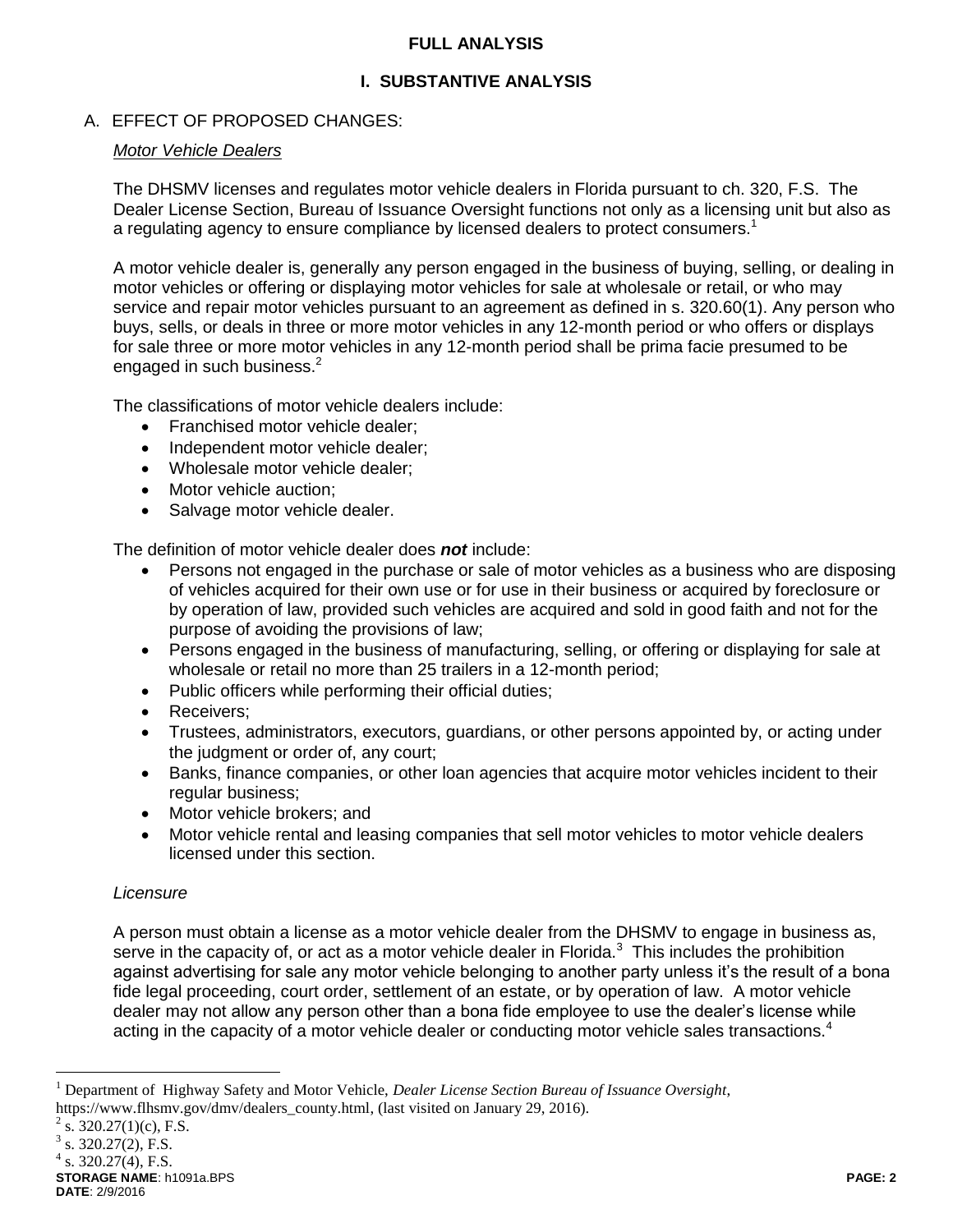Any individual acting as a motor vehicle dealer without being properly licensed to do so is guilty of:

- Unfair and deceptive trade practices as defined in part II of ch. 501, F.S.;
- A second degree misdemeanor.

Any individual who misrepresents to any person his or her relationship with any manufacturer, importer, or distributor of motor vehicles is:

- Guilty of unfair and deceptive trade practices as defined in part II of ch. 501, F.S.;
- Guilty of a second degree misdemeanor;
- Subject to disciplinary action against his or her motor vehicle dealer license pursuant to s. 320.27(9), F.S.<sup>5</sup>

Owners of motor vehicles that have the motor vehicle's title in their names may advertise and offer vehicles for sale on their own behalf.<sup>6</sup>

Any person in violation of licensure requirements for motor vehicle dealers is guilty of a second degree misdemeanor.<sup>7</sup>

The DHSMV is authorized to request a circuit court with jurisdiction to grant a temporary or permanent injunction, upon a hearing and for cause shown, restraining any individual from violating the motor vehicle dealer licensure requirements.<sup>8</sup> Additionally, DHSMV may levy and collect a civil fine in an amount not to exceed \$1,000 for each violation, against any licensee, if DHSMV finds the licensee has violated motor vehicle licensure requirements, or any other law of the state or federal law and administrative rule related to dealing in motor vehicles.<sup>9</sup>

#### *Secondary Metal Recyclers*

The DOR has a statewide registration system for secondary metals recyclers and sends registration information to local law enforcement on request pursuant to ch. 323, F.S. Local law enforcement enforces secondary metals recycler compliance with registration, record keeping, holding period, and inspection requirements. 10

A secondary metals recycler is, generally, a person who is engaged, from a fixed location,<sup>11</sup> in the business of obtaining ferrous<sup>12</sup> or nonferrous<sup>13</sup> metals or converting metals into raw material products, or who has facilities for converting metals into raw material products.<sup>14</sup> Secondary metals recyclers are currently regulated by the DOR under part II of ch. 538, F.S.

<sup>14</sup> *See* s. 538.18(11), F.S.

 $\frac{5}{5}$ *Id.* 

<sup>6</sup> *Id*.

 $7$  s. 320.27(9), F.S.

 $8$  s. 320.27(11), F.S.

 $9^9$  s. 320.27(12), F.S.

<sup>10</sup> Department of Revenue, *Secondhand Dealers and Secondary Metals Recycler*,

http://dor.myflorida.com/dor/taxes/secondhand\_dealers\_recyclers.html, (last visited on January 29, 2016).

 $11$  Section 538.18(4), F.S., defines a "fixed location" as any site occupied by a secondary metals recycler as owner of the site or as lessee of the site under a lease or other rental agreement providing for occupation of the site by the secondary metals recycler for a total duration of not less than 364 days.

 $12$  Section 538.18(3), F.S., defines "ferrous metals" as any metals containing significant quantities of iron or steel.

<sup>&</sup>lt;sup>13</sup> Section 538.18(6), F.S., defines "nonferrous metals" as metals not containing significant quantities of iron or steel, including, without limitation, copper, brass, aluminum, bronze, lead, zinc, nickel, and alloys, excluding precious metals.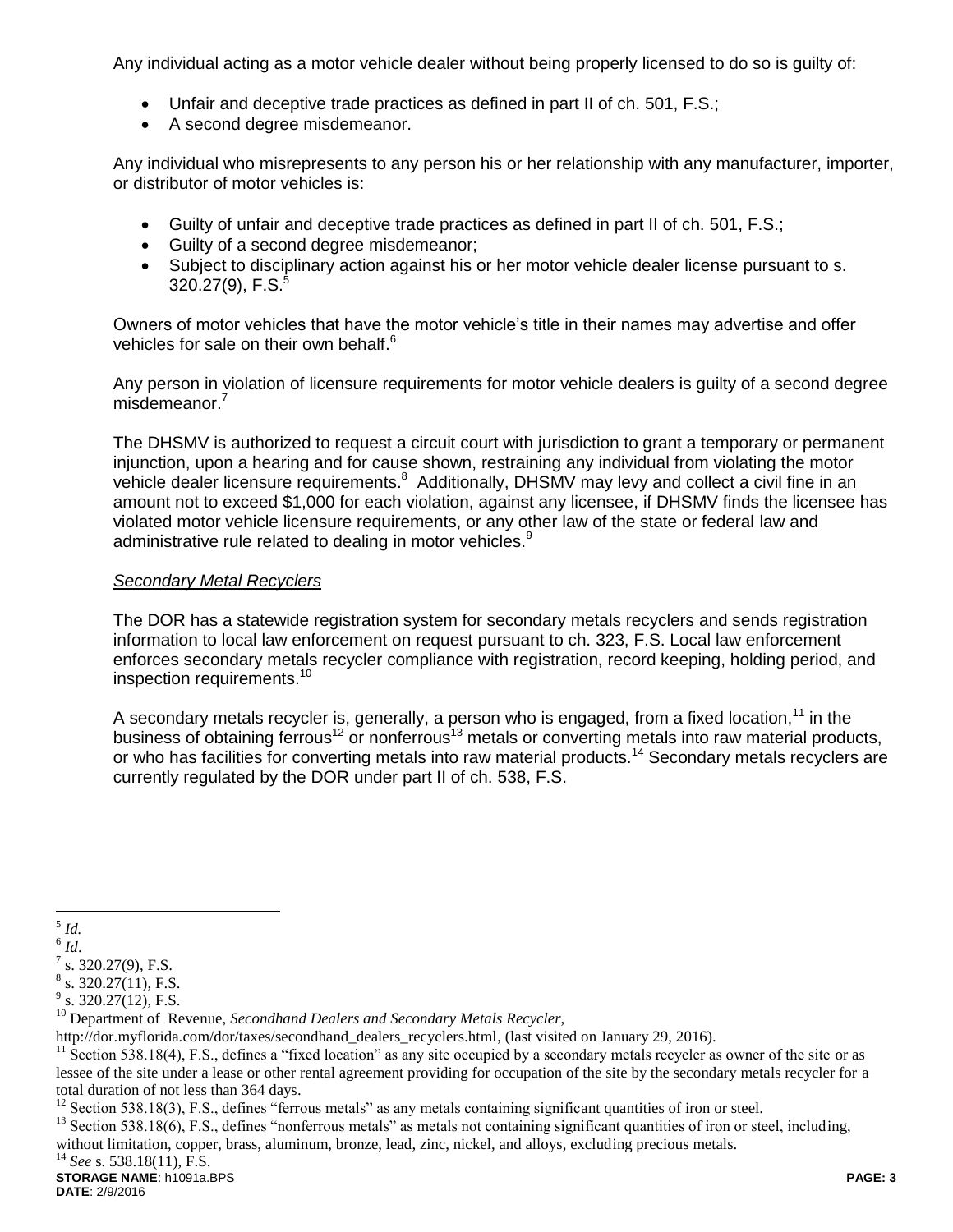## *Registration*

A person must register with DOR to engage in business as a secondary metals recycler.<sup>15</sup> A person acting as a secondary metals recycler who is not registered with DOR commits a third degree felony.<sup>16</sup> The registration must be conspicuously displayed at the place of business set forth on the registration.<sup>17</sup>

DOR is authorized to impose a civil fine of up to \$10,000 for each knowing and intentional violation of the registration requirements in s. 538.25, F.S.<sup>18</sup> If the fine is not paid within 60 days, DOR may bring a civil action, under s. 120.69, F.S.,  $19$  to recover the fine.  $20$ 

In addition to assessing a civil fine, DOR may deny, revoke, restrict, or suspend a registration if, within a 24-month period immediately preceding the denial, revocation, restriction or suspension:

- The applicant or registrant has been convicted of knowingly and intentionally:
	- $\circ$  Violating provisions related to inspections of regulated metals property or hold notice requirements;
	- o Engaging in a pattern of failing to keep records;
	- o Making a material false statement in an application for registration; or
	- $\circ$  Engaging in a fraudulent act in connection with any purchase or sale of regulated metals property;
- The applicant or registrant has been convicted of or has entered a plea of guilty or nolo contendere to a felony against state or federal laws involving theft, larceny, dealing in stolen property, receiving stolen property, burglary, embezzlement, obtaining property by false pretenses, possession of altered property, or any felony drug offense or of knowingly and intentionally violating the laws of the state relating to registration as a secondary metals recycler; or
- The applicant has, after receipt of written notice from DOR of failure to pay sales tax, failed or refused to pay, within 30 days after the secondary metals recycler's receipt of such written notice, any sales tax owed to DOR.<sup>21</sup>

# **Effect of the Bill**

### *Motor Vehicle Dealers*

The bill defines the term "advertise" to mean "the act of offering to buy, sell, or deal in motor vehicles, or to offer or display motor vehicles for sale at wholesale or retail, or to service and repair motor vehicles pursuant to an agreement as defined in s. 320.60(1), by use of a paid or unpaid announcement, in any form, to the public, including print, televised, radio, or online advertisements, or by using permanent or temporary signs."

The bill provides that advertising to provide services as a motor vehicle dealer is prohibited unless the individual is licensed as a motor vehicle dealer. Furthermore, the bill requires licensed motor vehicle dealers that choose to advertise to provide their company name as filed with the Department of State, physical address, phone number, and motor vehicle dealer license number on the advertisement. Failure to do so shall subject the dealer's license to suspension, revocation, or licensure denial at application, upon proof that the dealer has violated the advertising requirements with sufficient frequency to establish a pattern of wrongdoing.

 $\overline{a}$ 

 $^{15}$  s. 538.25(1), F.S.

 $^{16}$  s. 538.23(5), F.S.

 $17$  s. 538.25(2), F.S.

 $18$  s. 538.25(3), F.S.

<sup>&</sup>lt;sup>19</sup> s. 120.69, F.S., provides that an agency may seek enforcement of an action by filing a petition for enforcement in the circuit court where the subject matter of the enforcement is located.

 $20$  s. 538.25(3), F.S.

 $^{21}$  s. 538.25(4), F.S.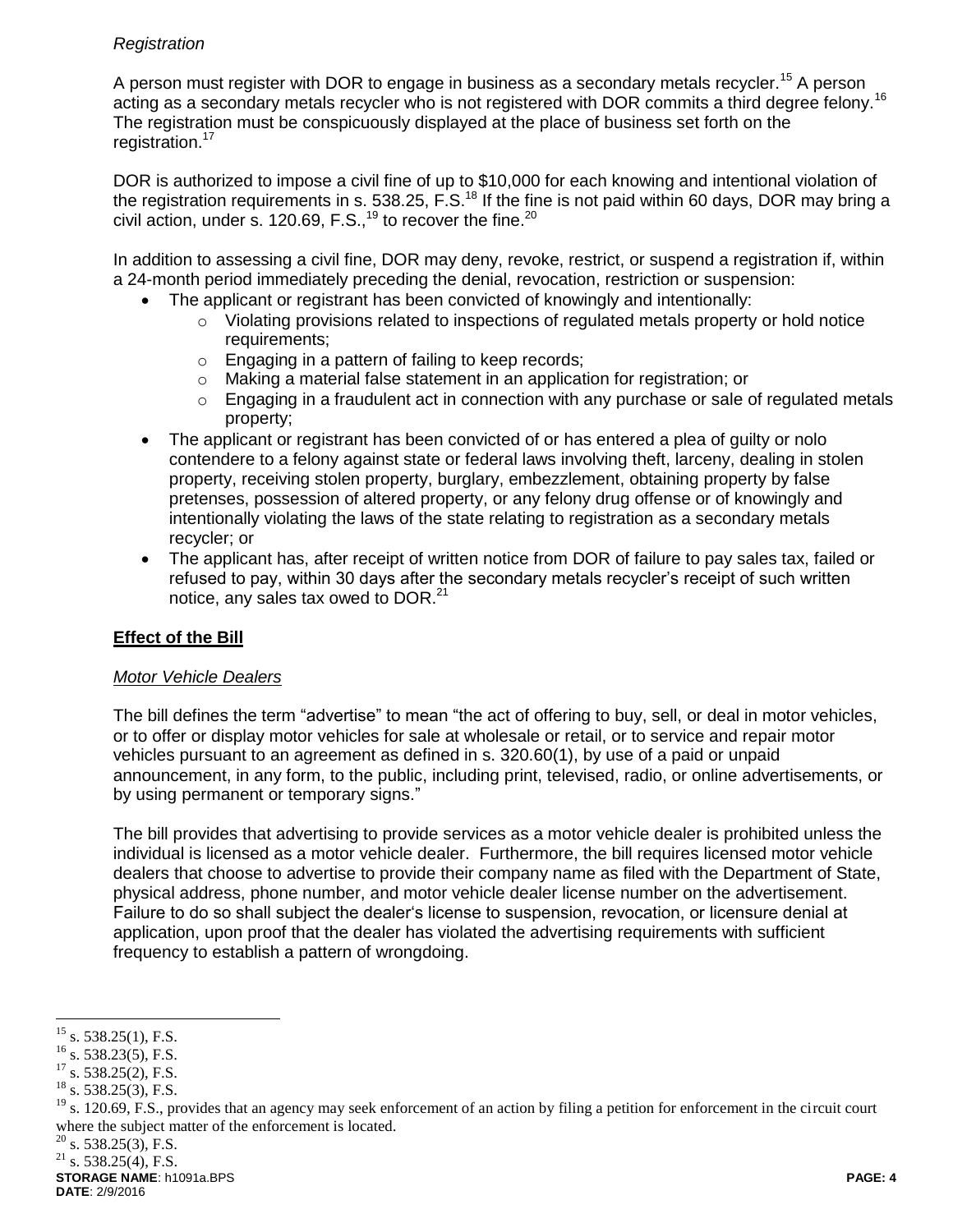The advertising requirements do not apply to signage physically attached to the outside of a dealership, or located on dealership property or on an easement directly adjacent to the dealership property.

The bill prohibits individuals from utilizing a tow truck, or other vehicle to transport motor vehicles purchased, sold, or dealt with in violation of the licensure requirements set forth in s. 320.27, F.S., or to offer or display motor vehicles for sale such vehicles at wholesale or retail, without being licensed as or employed by a licensed motor vehicle dealer.

If an individual does use a tow truck or other vehicle in violation of the licensure provisions, law enforcement offices are authorized to immediately impound the tow truck or other vehicle, at the owner's expense. The tow truck or other vehicle must be stored at an authorized law enforcement impound facility and cannot be released until the impounding authority provides a release form verifying that the cost recovery fine has been paid. The cost recover fine, as set forth in s. 323.002(3)(b), F.S., is \$500 for a first violation and a fine of \$1,000 for each subsequent violation. The tow truck or vehicle must remain impounded unless the cost recovery fine is paid or the vehicle is sold in public auction.

The owner may request a hearing with the local jurisdiction within 10 business of the impoundment, to show that he or she had no knowledge that the vehicle was being used in violation of s. 320.27, F.S. If he or she is able to do so, the vehicle shall be released.

The bill amends the definition of motor vehicle dealers in s. 320.27(1)(c)5., F.S., to:

- Clarify that the definition does not apply to persons who buy or sell vehicles titled in their own names;
- Exempt from the definition all nonprofit organizations recognized under s.  $501(c)(3)$  of the Internal Revenue code.

#### *Secondary Metal Recyclers*

The bill defines the term "advertise" to mean "the act of offering to perform the services as a secondary metal recycler by use of a paid or unpaid announcement, in any form, to the public, including print, televised, radio, or online advertisements, or by using permanent or temporary signs."

The bill provides that advertising to provide services as a secondary metals recycler is prohibited unless the individual is registered as a secondary metal recycler. Furthermore, the bill requires registered secondary metal recyclers that choose to advertise to provide their company name as filed with the Department of State, physical address, phone number, and secondary metal recycler registration number on the advertisement. Failure to do so shall subject the recycler's registration to suspension, revocation, or licensure denial at application, upon proof that the recycler has violated the advertising requirements with sufficient frequency to establish a pattern of wrongdoing.

The advertising requirements do not apply to signage physically attached to the outside of a recycler's facility, or located on a registrant's property or on an easement directly adjacent to the registrant's property.

The bill prohibits individuals from utilizing a tow truck, or other vehicle to transport ferrous or nonferrous metals purchased by the individual without being registered as or employed by a registered secondary metals recycler.

If an individual does use a tow truck or other vehicle in violation of the licensure provisions, law enforcement offices are authorized to immediately impound the tow truck or other vehicle, at the owner's expense. The tow truck or other vehicle must be stored at an authorized law enforcement impound facility and cannot be released until the impounding authority provides a release form verifying that the cost recovery fine has been paid. The cost recover fine, as set forth in s. 323.002(3)(b), F.S., is \$500 for a first violation and a fine of \$1,000 for each subsequent violation. The tow truck or vehicle must remain impounded unless the cost recovery fine is paid or the vehicle is sold in public auction.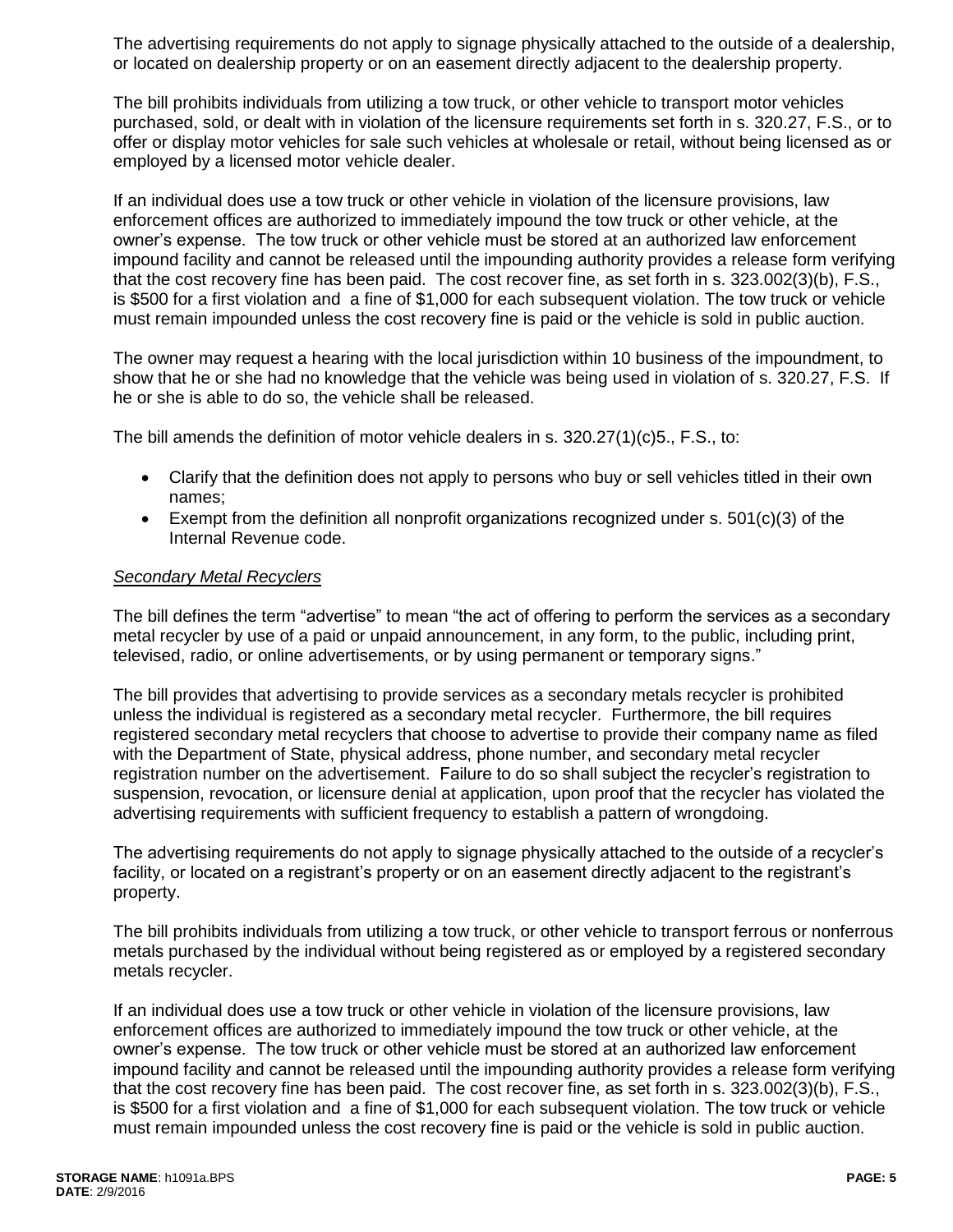The owner may request a hearing with the local jurisdiction within 10 business of the impoundment, to show that he or she had no knowledge that the vehicle was being used in violation of s. 320.27, F.S. If he or she is able to do so, the vehicle shall be released.

B. SECTION DIRECTORY:

**Section 1** amends s. 320.27, F.S., requiring a motor vehicle dealer who advertises the purchase of vehicles to display specific information in the advertisement.

**Section 2** amends s. 538.18, F.S., providing a definition.

**Section 3** amends s. 538.25, F.S., requiring a secondary metals recycler who advertises the purchase of vehicles or vessels to display specific information in the advertisement.

**Section 4** provides an effective date of July 1, 2016.

### **II. FISCAL ANALYSIS & ECONOMIC IMPACT STATEMENT**

- A. FISCAL IMPACT ON STATE GOVERNMENT:
	- 1. Revenues:

None.

2. Expenditures:

None.

- B. FISCAL IMPACT ON LOCAL GOVERNMENTS:
	- 1. Revenues:

Local governments may experience a minimal increase in revenues due to an increased number of impounded tow trucks and an increased amount of fines paid by persons in violation of the bill language.

2. Expenditures:

None.

C. DIRECT ECONOMIC IMPACT ON PRIVATE SECTOR:

Private individuals and entities would have to update advertisements to include license numbers, addresses, and business names. The cost is indeterminate.

D. FISCAL COMMENTS:

None.

# **III. COMMENTS**

- A. CONSTITUTIONAL ISSUES:
	- 1. Applicability of Municipality/County Mandates Provision:

Not Applicable. This bill does not appear to affect county or municipal governments.

2. Other:

None.